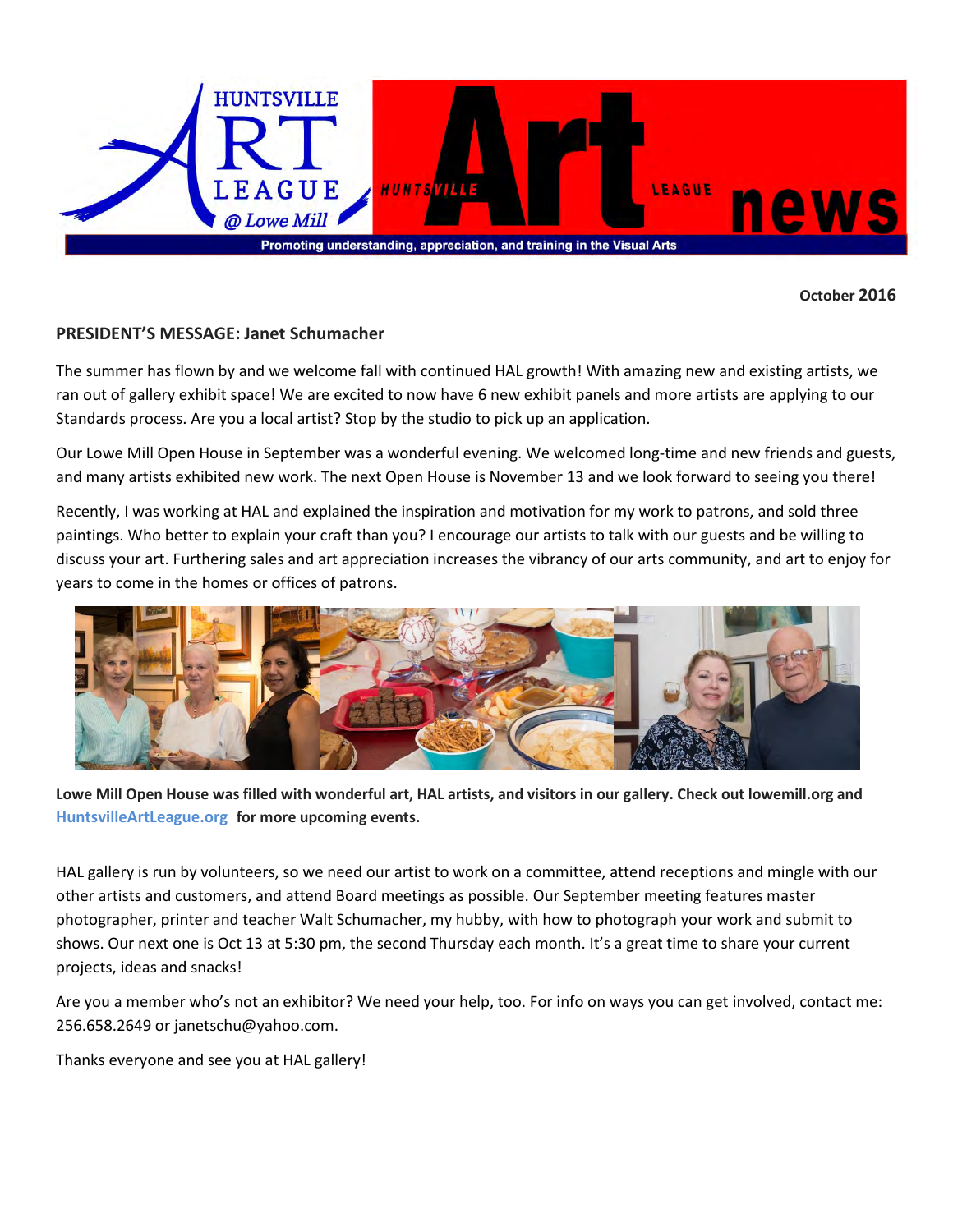#### **Officers**

**President** Janet Schumacher 658-2649 [janetschu@yahoo.com](mailto:janetschu@yahoo.com) **Secretary** Stephanie Weaver 698-3988 [sweaverster@gmail.com](mailto:sweaverster@gmail.com) **Back Office VP** Walt Schumacher 457-5586 [waltshoe@gmail.com](mailto:waltshoe@gmail.com) **Artist Coordinator VP** Sallie Estes 975-9464 [theesti@knology.net](mailto:theesti@knology.net) **Gallery VP** Hal Cronkhite 883-0143 hcronkhite1@yahoo.com **Open: Special Services VP, Events VP, & Education VP**

### Fall Art Wall: HAL Welcomes Each Season with Art

HAL ushers in autumn with our Fall Art Wall. Various HAL artists provide seasonal work for our patrons enjoyment. Stop by to view the varying styles and colors of these excellent pieces.

Our thanks to HAL artist Pattie Eldridge for coordinating our seasonal exhibits.



### Scratchboard Artist Sydne Spencer Receives Special Recognition

Sydne Spencer, a member of the Huntsville Art League and Fayetteville-Lincoln County Art Center, has just received a Special Merit Award for her scratchboard, *Sweet Dreams*, in the Light, Space, & Time Online Art Gallery Open art exhibition.

October is also an exciting time for Ms Spencer because she will also be exhibiting two scratchboards, *Sugar Skull Selfie* and *The Look*, at the Estes Park, Colorado Art Center during the 20<sup>th</sup> Annual Lines into Shapes Art Competition Oct 29 through Nov 12.

Scratchboard art is a unique technique. And we are excited that Ms. Spencer has an upcoming article on this how this medium is achieved.

Here are the works mentioned in this current article. Our congratulations to this HAL artist on her continued recognition in this beautiful medium.



Sugar Skull Selfie



The Look



Sweet Dreams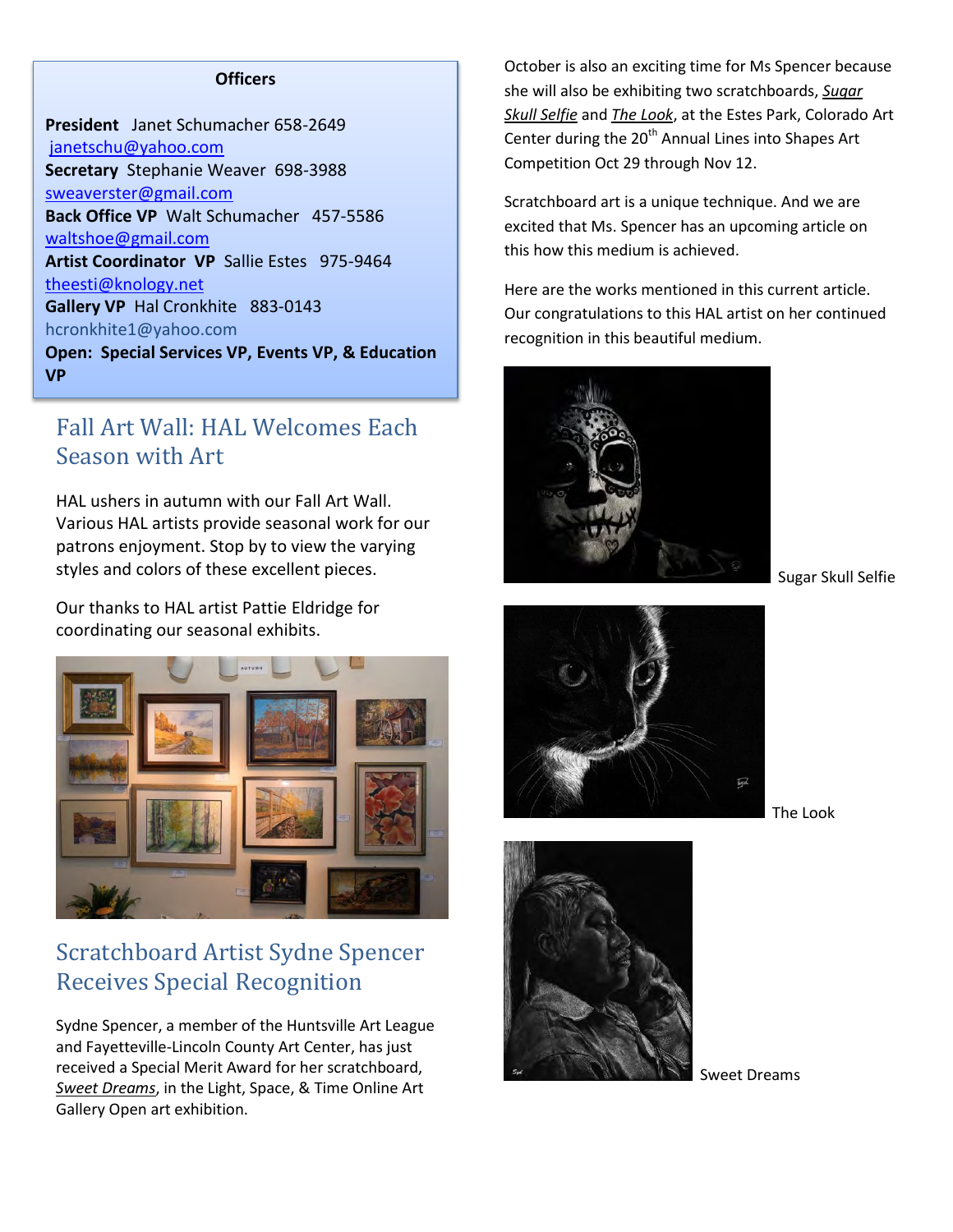## Calling All Artists! "Huntsville Art League Going Wild"

Stephanie Weaver has been working with the



Greater Huntsville Humane Society to brainstorm ideas to benefit their nonprofit and arts in Huntsville, Alabama.

Next spring the Huntsville Art

League would like to host a pet painting party. During these sessions (we may have one or more), we'd have several artists available to provide direction to the patrons on how to



paint their predrawn pet. In addition, each participating volunteer artist will provide an art piece of one pet of their choosing prior to the painting party so

that it may be auctioned off. The plan is to require pre—registration and photo submittal 30 days prior to the event to allow time for Stephanie Weaver to draw the pets and for artists to prepare an auction piece.

Even if you haven't painted in acrylic before, Stephanie Weaver will host several Train-the-Trainer sessions so that you'll be well equipped to instruct the patrons on how to paint the fur, eye, etc. of the various pets. This will give you, as an artist, the opportunity to showcase your scratch



art, pottery, water color, etc. through the auction to patrons who may not normally have seen your work. Your contribution is a tax deduction and will benefit may beautiful

animals who need love and support while they find their forever home.

If you'd like to volunteer or have any questions/concerns feel free to contact [stephanie@grinninglikeanidiot.com](mailto:stephanie@grinninglikeanidiot.com)



# **Framing by Don Broome**

Don's normal prices compare to Hobby Lobby's sale prices. He<br>has thousands of feet of stock; all types. And, 100% acid-free mats. Give Don a call at 256-880-3497 or 256-656-1457

Don is in South Huntsville at 7446 Clubfield Circle, 35802